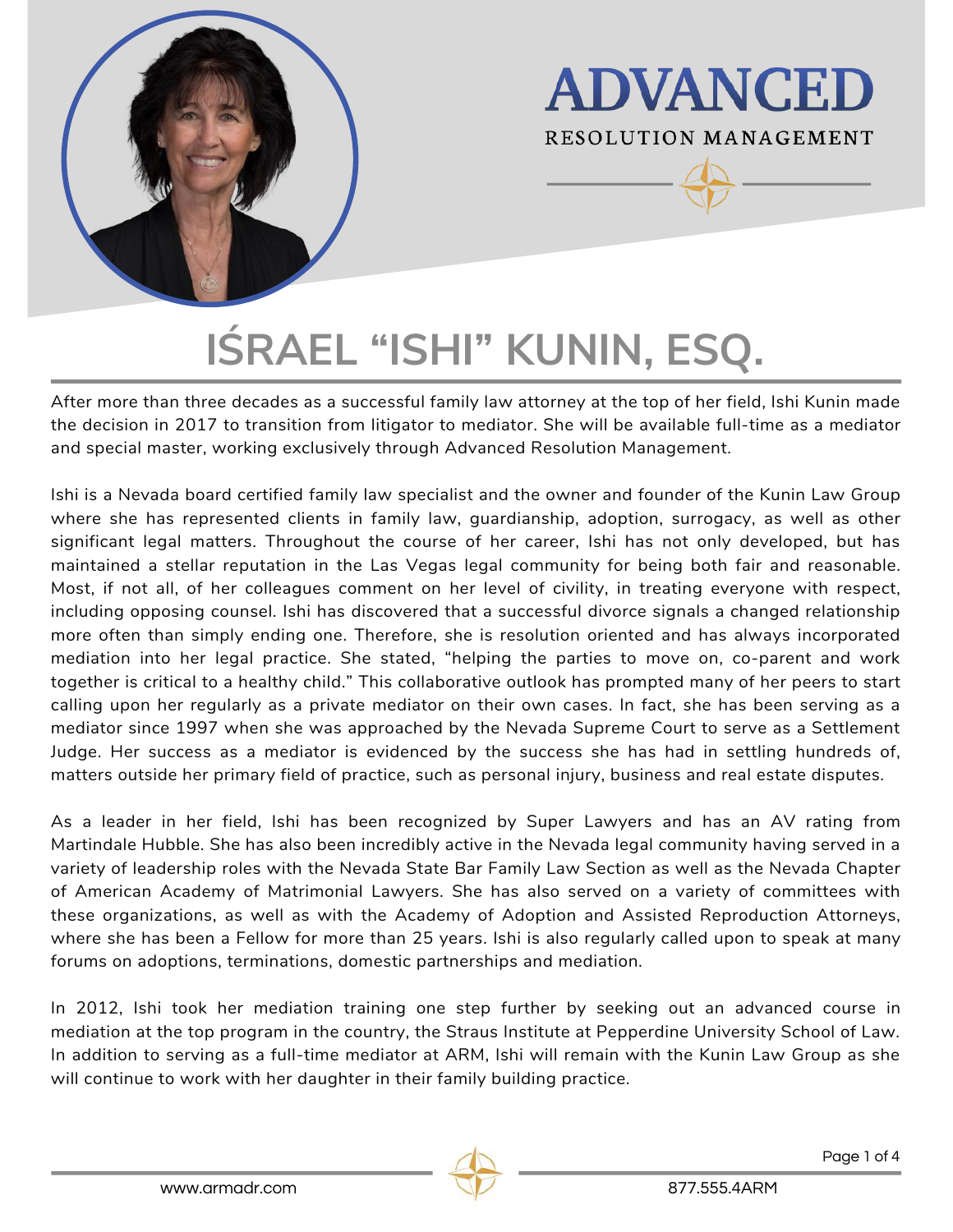# **IŚRAEL "ISHI" KUNIN, ESQ.**



#### **P R O F E S S I O N A L E X P E R I E N C E**

- Neutral, Advanced Resolution Management (2018-present)
- Principal, Kunin Law Group (1987-present)
- Private Mediator, Kunin Law Group (2005-present)
- Settlement Judge, Supreme Court of the State of Nevada (1997-present)
- Referee/Special Master, Juvenile Court Las Vegas (1987-2000)
- Deputy Attorney General, Welfare Division (1981-1983)
- Deputy Attorney General, Gaming Division (1983-1984)

### **S P E C I A L T I E S**

- Business/Commercial
- Personal Injury

• Real Estate

- Family Law
- Probate

#### **P R O F E S S I O N A L L I C E N S E S**

- Nevada State Bar (1980)
- California State Bar (1990)
- U.S. District Court, District of Nevada (1980)
- U.S. District Court, Southern District of California (1980)

# **A D R T R A I N I N G**

- STAR: A Systematic Approach to Mediation Strategies, Pepperdine University School of Law Straus Institute for Dispute Resolution (2012)
- The Heart of Mediation: The Art of Asking Questions, American Institute of Mediation (2017)
- Live Action Mediation Training for Mediators and Litigators (2015)
- Hot Topics in Mediation and Judicial Settlement (2014)
- The Ethics of Mediator Testimony: Tales from Recent Federal and State Case Laws (2014)
- Procedural & Ethical Issues in Mediation for Settlement Judges, Nevada Supreme Court (2013)
- Impasse is a Fallacy: An Advanced Mediator's Forum, American Institute of Mediation (2012)
- Roundtable/Procedural Issues for Settlement Judges, Nevada Supreme Court (2011)
- Preventing & Breaking Impasse (2010)
- Foreclosure Mediator Training, Nevada Supreme Court (2009)
- Advanced Appellate Mediation Training, Nevada Supreme Court (2008)
- Advanced Appellate Mediation Training, Nevada Supreme Court (2007)
- Nuts and Bolts of Mediation Training, State Bar of Nevada (2000)
- **Settlement Program Roundtables & Advanced Training Sessions, Nevada Supreme Court (2000)**
- Settlement Program: Ethics, Nevada Supreme Court (1999)
- New Settlement Judge Training, Nevada Supreme Court (1998)

#### **E D U C A T I O N**

- J.D., California Western School of Law (1979)
- B.A., University of California at San Diego (1976)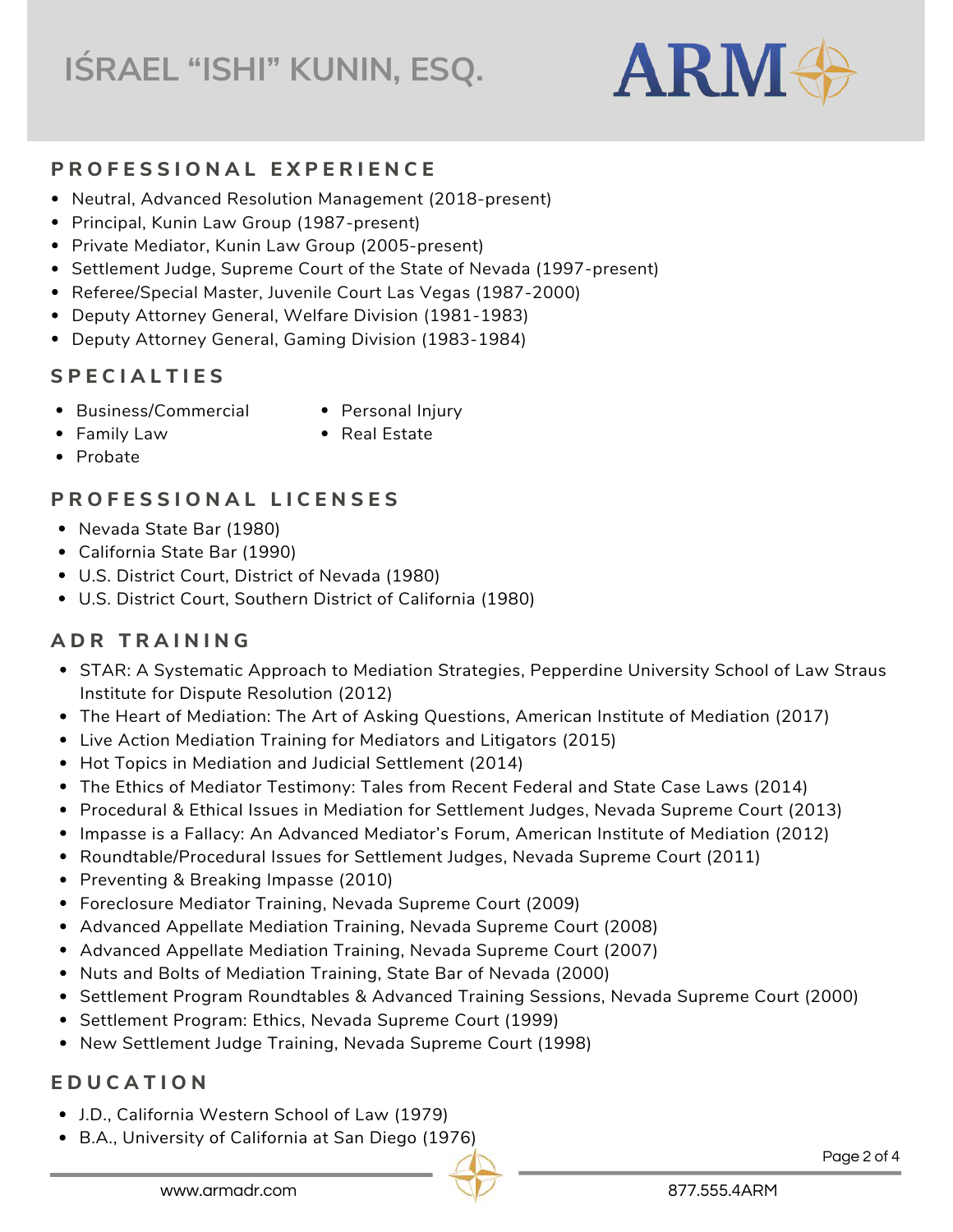

#### MEMBERSHIPS & PROFESSIONAL AFFILIATIONS

- Academy of Adoption and Assisted Reproduction Attorneys (AAAA)
- American Academy of Matrimonial Lawyers (AAML), President of NV Chapter (2014-2016) Treasurer/Vice President (2012-2014)
- State Bar of Nevada, Chairperson of Family Law Section (1991-1993), Member Executive Counsel of Family Law Section (1990-1996)
- National Trial Lawyers Association (NTLA)
- American Bar Association
- Association of Family and Conciliation Courts
- Clark County Bar Association
- Family Law Institute

#### **H O N O R S & A W A R D S**

- Lied Award: Most Pro Bono Cases as an Attorney, Legal Aid Center of Southern NV (2011-2016)
- Mountain States Super Lawyers (2007-2016)
- Top 50 Women Lawyers, Mountain States Super Lawyer (2012)
- Top 40 Women Lawyers, Mountain States Super Lawyer (2011)
- Small Business of the Year by the Gay and Lesbian Community Center (2007)

#### **P U B L I C A T I O N S**

- Author Domestic Partnerships Section; Nevada Family Law Practice Manual (published 2013)
- Author Adoption and Termination of Parental Rights Sections; Nevada Family Law Practice Manual (published 2003, updated 2011, updated 2013)
- Author Protecting Children and the Custodial Rights of Co-Habitants; Journal of the American Academy of Matrimonial Lawyers (2009)

# LECTURES, TEACHING & SPEAKING ENGAGEMENTS

- Speaker Children's Law Conference (April 2017)
- **•** Speaker Advanced Family Law CLE: Guardianship and Long-Term Planning (December 3, 2015)
- Panelist The Cade Foundation: Overcoming Infertility (October 2014)
- Panelist State Bar of Nevada Ely Family Law CLE: Legislative updates (March 2014)
- Speaker Advanced Family Law CLE: Custody vs. Guardianship (December 5, 2013)
- Participant Family Law & Order: KLAV1230am Radio, (March 31, 2011 March 2012)
- Speaker Advanced Family Law CLE: Domestic Partnership (December 9, 2010)
- Speaker Family law Conference at Ely: Domestic Partnership (March 5, 2010)
- Speaker We Are Family: Legal Symposium (October 24, 2009)
- Speaker/Panelist Boyd Law School: Domestic Partnership (October 2, 2009)
- **Sheaker/Panelist Domestic Partnership with Secretary of State, Ross Miller (September 14, 2009)**
- Participant Domestic Partnership Presentations thru the LGBT Center (July September 2009)
- **Speaker Women's Empowerment Network: Adoption (July 12, 2008)**